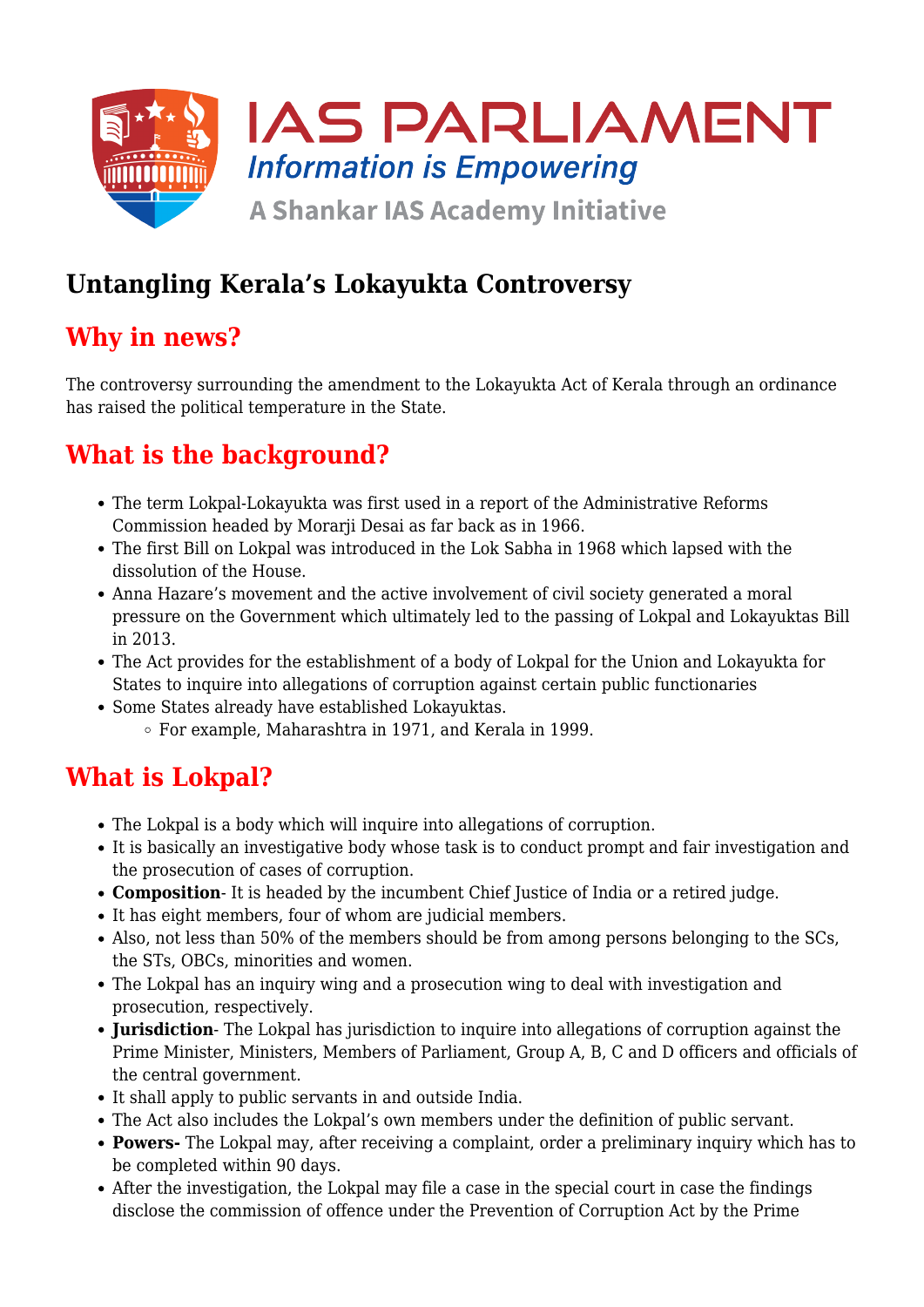Minister, Ministers or Members of Parliament.

- **Limitations** The Lokpal does not have the power to ask the President to remove the Prime Minister or a Minister from office.
- The Act does not allow a Lokpal inquiry if the allegation against the Prime Minister relates to international relations, external and internal security, public order, atomic energy and space.
- Complaints against the PM are not to be probed unless the full Lokpal bench considers the initiation of an inquiry and at least 2/3rds of the members approve it and such an inquiry has to be held in camera.

## **What are the Lokayuktas?**

- The Lokayuktas are the state equivalents of the central Lokpal.
- States have to establish the Lokayukta to deal with complaints on corruption against certain public functionaries in the states.
- In some states, Lokayuktas were already functioning when the 2013 Act was passed.
- Most states, however, are without a Lokayukta even after the 2013 Act.
- The Supreme Court recently directed these states to take steps for appointment of Lokayukta.

# **What is the Lokayukta controversy in Kerala?**

- Kerala has amended Section 14 of the Lokpal and Lokayukta Act.
- It is now said that if the Lokayukta is satisfied on the complaint that a public servant should not continue to hold the post held by him, **Lokayukta shall make a declaration** to that effect in his report to the competent authority who shall accept it and act upon it.
- In other words, if the public servant is the Chief Minister or a Minister, he shall forthwith resign his office.
- Such a provision does not exist in any of the State laws or the Lokpal Act of the Centre.
- **Legal implications-** An investigative body does not have the legal authority to direct the public servant to resign his post on the basis of its findings.
- It can only submit its findings to the competent authority or, as is provided in the Lokpal Act, file a case in the special court.
- It does not and cannot enjoy the powers of the higher courts which alone can issue such directions in the nature of writs.
- **Constitutional implications** The Chief Minister or a Minister holds office during the pleasure of the Governor (Article 164).
- The Constitution of India does not observe any external pressure on the Governor to withdraw his pleasure.
- The Sarkaria Commission had suggested that the Governor can dismiss a Chief Minister only when he loses his majority in the Assembly and refuses to step down which was accepted by the Supreme Court.
- The Governor could withdraw his pleasure when the Chief Minister is disqualified from being a member of the House on account of being convicted in a criminal case and sentenced to not less than 2 years of imprisonment.
- A Chief Minister cannot be asked to resign when he enjoys a majority in the House.

# **What provisions of the Kerala's amendment may not stand legal scrutiny?**

**Inclusion of office bearers of political parties**- This law includes the office bearers of political parties within its definition of 'public servant'.